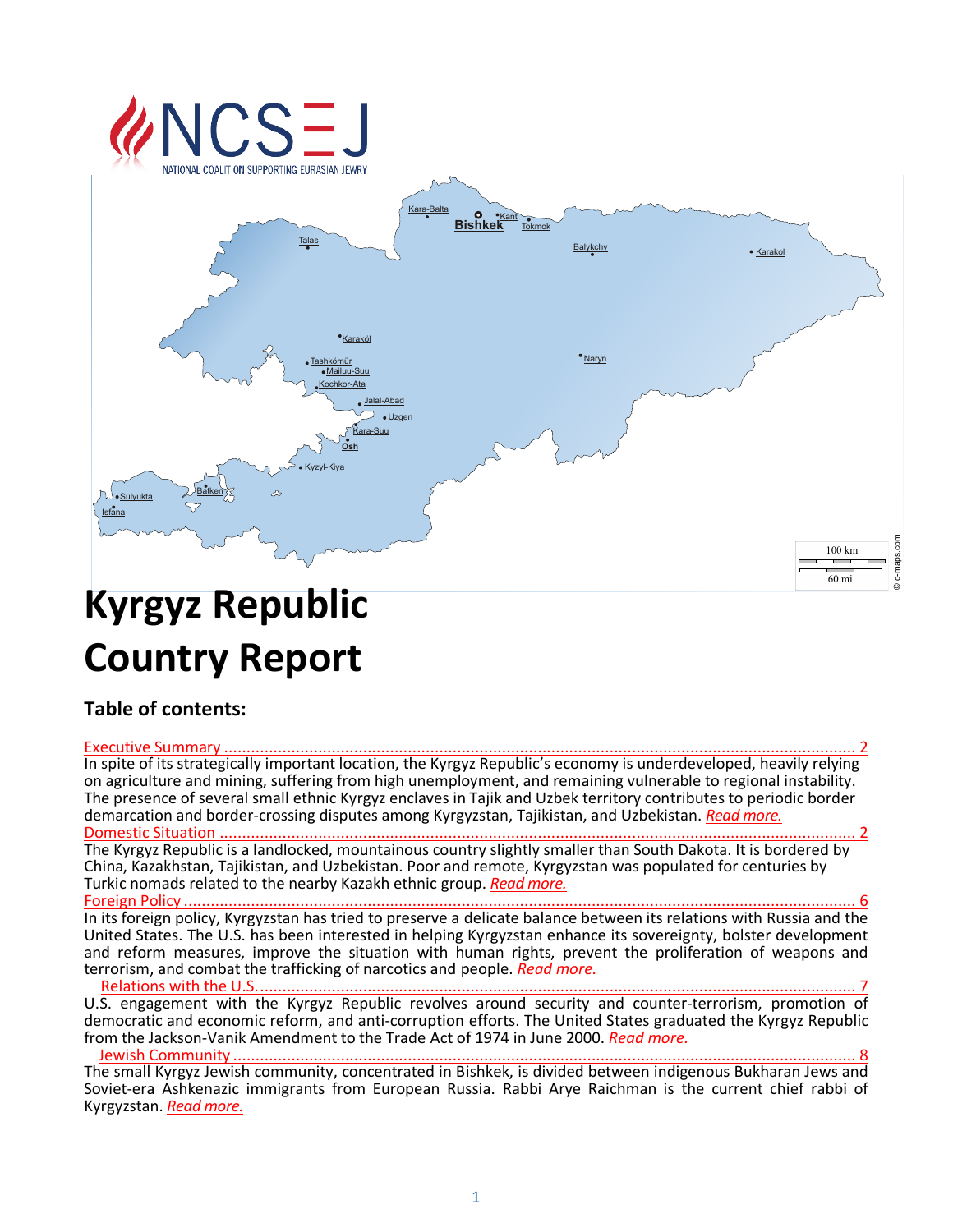#### <span id="page-1-0"></span>**Executive Summary:**

*In spite of its strategically important location, the Kyrgyz Republic's economy is underdeveloped, heavily relying on agriculture and mining, suffering from high unemployment, and remaining vulnerable to regional instability. The presence of several small ethnic Kyrgyz enclaves in Tajik and Uzbek territory contributes to periodic border demarcation and border-crossing disputes among Kyrgyzstan, Tajikistan, and Uzbekistan. Relations with the Russian Federation and the United States are positive, and feature growing security and economic cooperation.*

*The U.S. has contributed to Kyrgyzstan development and reform measures, working to strengthen protections of civil rights, prevent proliferation of weapons, and combat trafficking of narcotics and people, and fight terrorism.*

*The small Kyrgyz Jewish community, concentrated in Bishkek, is divided between indigenous Bukharan Jews and Ashkenazic immigrants from European Russia during the Soviet era.*

*Manifestations of anti-Semitism in Kyrgyzstan are rare, and the Jewish community enjoys healthy relations with the government.*

#### <span id="page-1-1"></span>**Political Situation:**

The Kyrgyz Republic is a landlocked, mountainous country slightly smaller than South Dakota. It is bordered by China, Kazakhstan, Tajikistan, and Uzbekistan. Poor and remote, Kyrgyzstan was populated for centuries by Turkic nomads related to the nearby Kazakh ethnic group. The present territory of Kyrgyzstan was annexed by Tsarist Russia in the late 19<sup>th</sup> century. Despite several revolts against tsarist rule, Kyrgyzstan remained under Russian and then Soviet control until declaring its independence on August 31, 1991.

#### **Statistics:**

**Population:** 6,721,400 (May 2022 est.) **Size**: 198,500 sq. km

**Capital**: Bishkek **Major cities**: Bishkek, Osh

**Jewish population**: 500

**Head of State**: President Sadyr Japarov **Head of Government**: Cabinet Chairman Ulukbek Maripov **Foreign Minister**: Jeenbek Kulubaev

**Ambassador to United States:** Ambassador Kadyr Toktogulov

**U.S. Ambassador to the Kyrgyz Republic**: Charge d'Affaries Sonata Coulter

**Freedom House Rating**: Partly Free

Shortly after Kyrgyzstan gained independence from the Soviet Union in 1991, Askar Akayev was elected president. He won reelection in 1995 and 2000.

Increasingly an authoritarian and unpopular ruler, Askar Akayev was forced to flee the country in the wake of massive protests against discredited parliamentary elections, dubbed the "Tulip Revolution" in March, 2005. Kurmanbek Bakiyev, a former Akayev prime minister turned opposition leader, was elected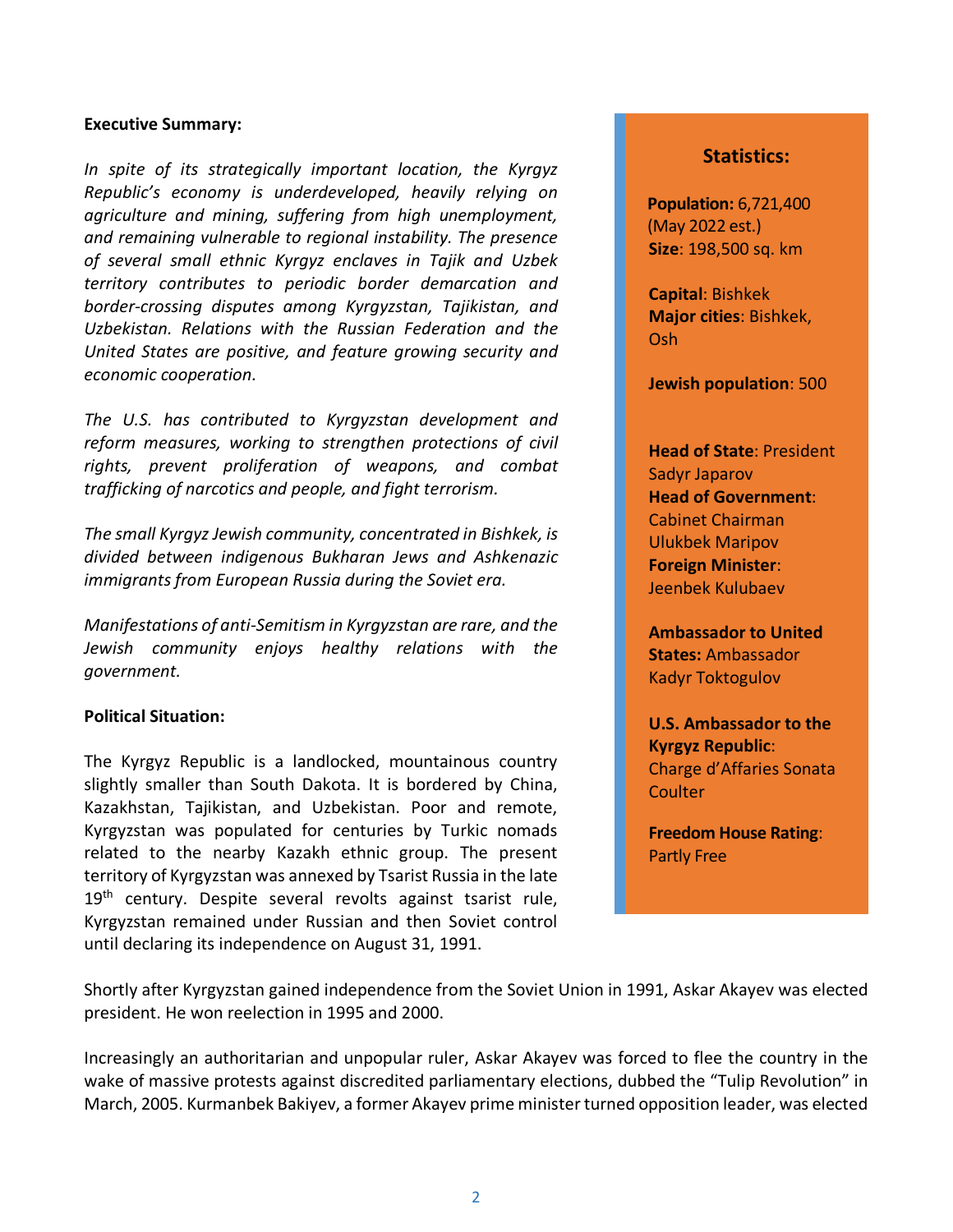in July 2005 to a five-year term as President. The OSCE described the 2005 presidential elections as demonstrating tangible progress towards meeting international standards for democratic polls.



Bakiyev was reelected for another five-year term in the July 2009 presidential election, taking 75 percent of the vote. However, OSCE observers concluded that the poll failed to meet international standards, citing evidence of fraud, intimidation of opposition supporters and the misuse of administrative resources.

President Bakiyev had grown increasingly authoritarian during his term, and was forced from office in April 2010 amid antigovernment demonstrations. An interim government headed by longtime opposition figure Roza Otunbayeva oversaw the adoption of a more democratic constitution, and competitive parliamentary elections in October 2010.

An early presidential election was held in [Kyrgyzstan](http://en.wikipedia.org/wiki/Kyrgyzstan) in October 2011 to replace Interim [President](http://en.wikipedia.org/wiki/President_of_Kyrgyzstan) Roza [Otunbayeva.](http://en.wikipedia.org/wiki/Roza_Otunbayeva) It was won by former Prime Minister [Almazbek Atambayev](http://en.wikipedia.org/wiki/Almazbek_Atambayev) of the [Social Democratic](http://en.wikipedia.org/wiki/Social_Democratic_Party_of_Kyrgyzstan)  [Party of Kyrgyzstan.](http://en.wikipedia.org/wiki/Social_Democratic_Party_of_Kyrgyzstan)

Corruption allegations against Prime Minister Omurbek Babanov, led to



the collapse of the ruling coalition on August 22, 2012.

In March 2014, after only eighteen months in the office, Kyrgyz Prime Minister Zhantoro Satibaldiyev resigned due to corruption scandals over the management of the cities of Osh and Dhzalal-Abad. As a result, the ruling coalition in the Kyrgyz Parliament also collapsed and the president dissolved the parliament.

In April 2014, Djoomart Otorbaev was appointed Kyrgyz Prime Minister. His government faced several challenges, such as suspension of gas deliveries to southern Kyrgyzstan and conflict along the border in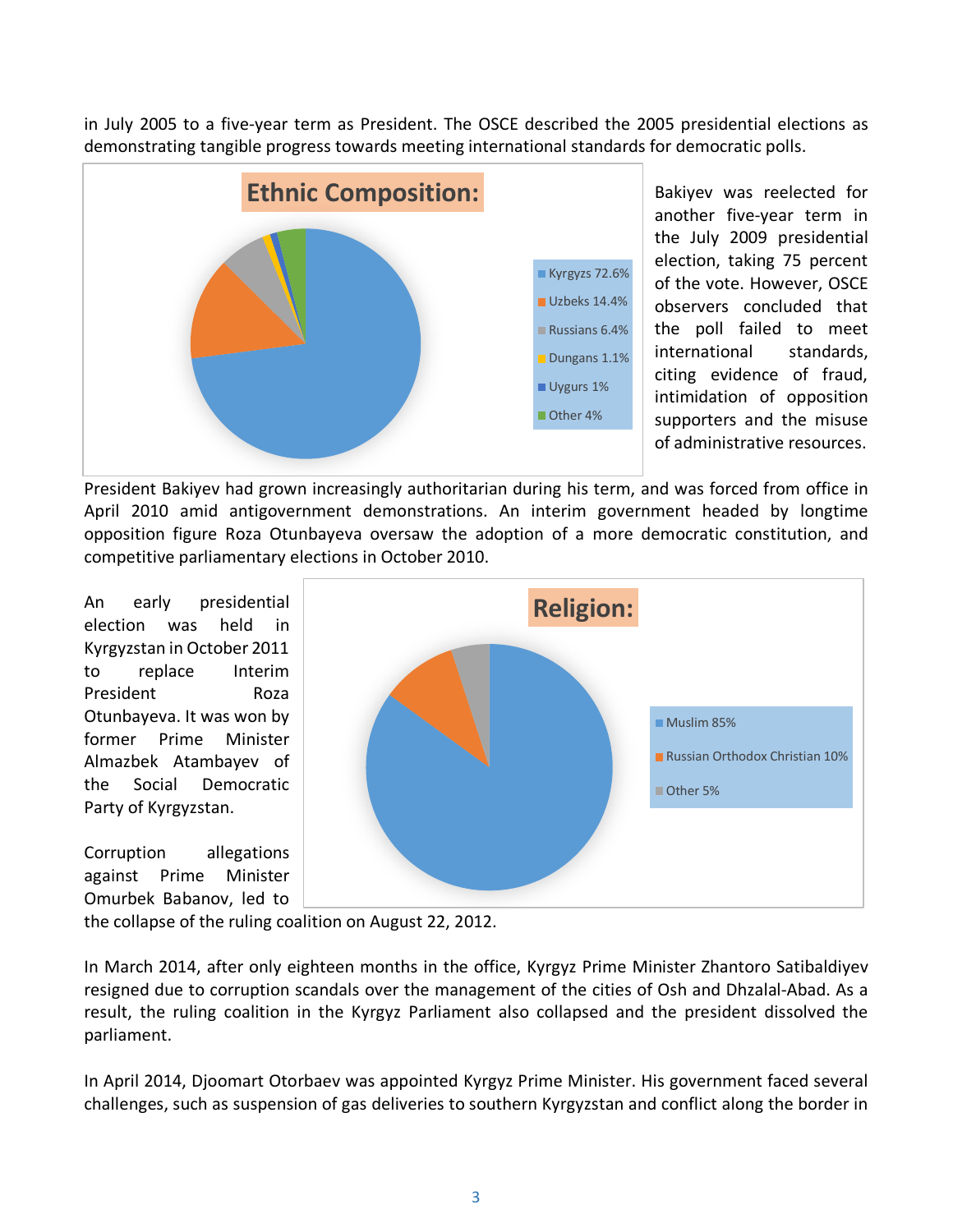Batkinsk region. Prime Minister Otorbaev was active in the international arena and visited Russia, Kazakhstan, Turkey, Belarus, Azerbaijan, and Poland.

In October 2015, new parliamentary elections were held. The Social Democratic Party of Kyrgyzstan won the elections receiving 28% of the votes. Six political parties passed the threshold to enter the 120 member unicameral legislature. In April 2016, Sooronbay Jeenbekov assumed the office of a Prime Minister.

Sooronbay Jeenbekov won Kyrgyzstan's Presidential Election in 2017 after serving as Prime Minister. His election marks the first democratic transfer of power in a Kyrgyz election. Prime Minister Mukhammedkalyi Abylgaziev assumed his position in April 2018. He had previously served as Deputy Prime Minister under Sooronbay Jeenbekov.

#### **Economic Situation:**

The Kyrgyz Republic has been one of the most active successor states in enacting market reforms, and was the first CIS country to be accepted into the World Trade Organization, but political instability and the global economic crisis has slowed its progress. The Kyrgyz economy remains heavily based on agricultural production, such as tobacco, cotton, wool, and meat, and gold export. High unemployment and increasing poverty rates have kept Kyrgyzstan among the world's poorest countries despite its

significant progress in transitioning to a market economy. The poverty rate has climbed consistently from 31.7% in 2009 to 38% in 2012 falling again in 2014 to 30.6%. The poverty rate varies across the regions: it is relatively low in Bishkek city (21.4%), and in the Chui region (16.6%) and Issyk-Kul region (28.1%), but in other regions exceeds 50%. The government is attempting to broaden the economy's growth base beyond its gold-sector mainstay, but progress is slow to materialize.

**Currency:** 80.21 **Som** = \$1 (May 2022) **GDP**: \$7.736 billion (2020 est.) **GDP per capita**: \$1,173.61 (2020 est.) **GDP Growth**: -8.6% (2020 est.)

About 500,000 Kyrgyz citizens work abroad, mainly in Russia, according to 2011 statistics, and remittances amount to 29% of GDP. Another income source is tourism, which in 2012 accounted for 9% of total GDP.

The Kyrgyz economy remains particularly vulnerable to regional instability. Economic growth has been repeatedly halted by the 1998 Russian financial crisis, the 2001 war in Afghanistan, and periodic trade and border disputes with Uzbekistan and Tajikistan. Due to Kyrgyzstan's dependence on mineral, gas, and oil imports from its Central Asian neighbors, growing instability in the region has affected the Kyrgyz economy.

The Kyrgyz Republic participates in trade alliances such as the Central Asian Economic Community (with Kazakhstan, Uzbekistan, and Tajikistan) and the "Shanghai Five" regional cooperation group (with China, Tajikistan, Kazakhstan, and Russia). Germany, Russia, Uzbekistan, and Kazakhstan are the Kyrgyz Republic's largest trading partners. Kazakhstan in particular has increased its investments in Kyrgyzstan's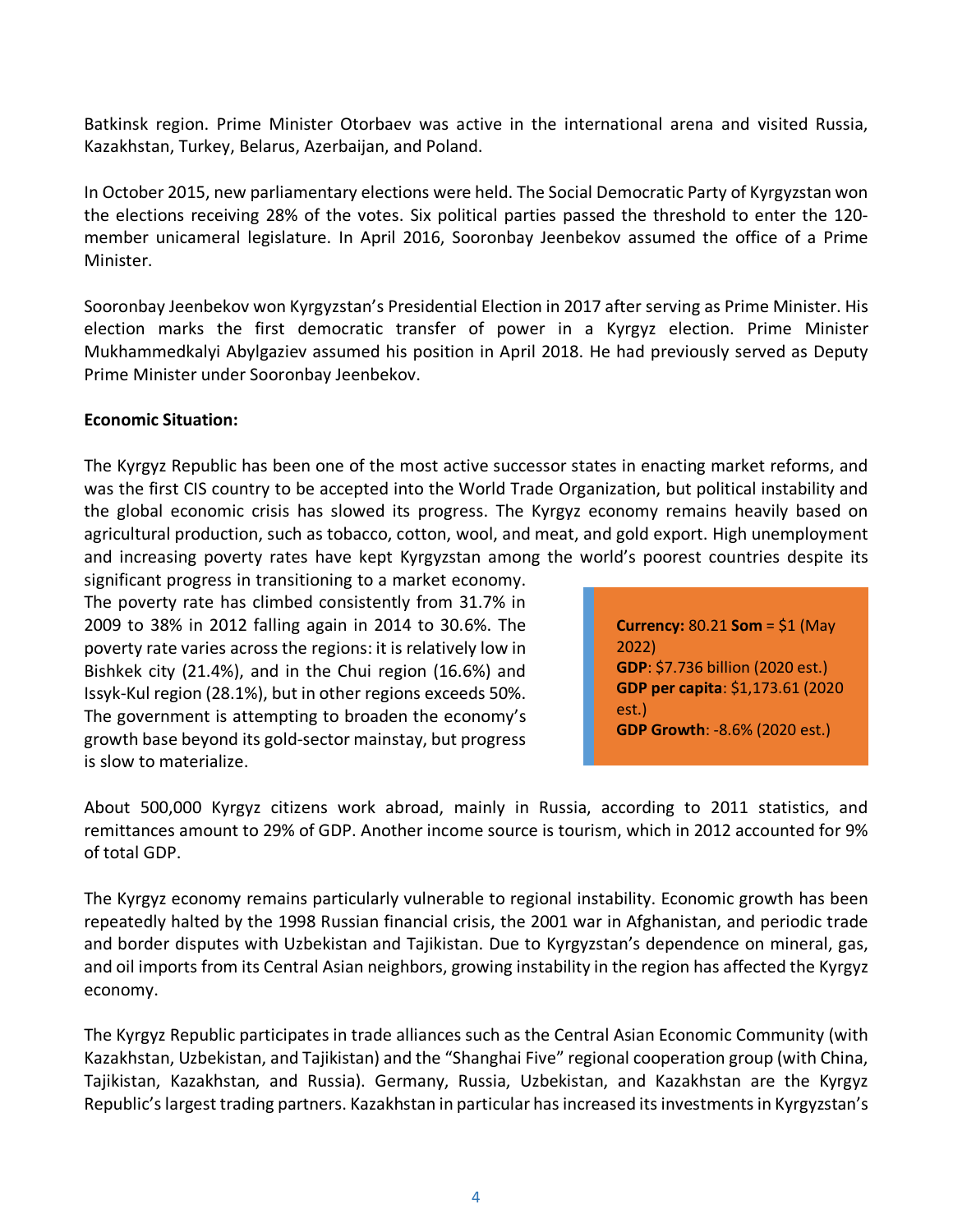banking, industrial, and real estate sectors, and growing numbers of Kyrgyz laborers now work in Kazakhstan.

Due to its high foreign debt, after President Akayev's ouster, the government of Prime Minister Kulov expressed interest in Kyrgyzstan joining the Heavily Indebted Poor Countries (HIPC) debt-relief initiative of the IMF and the World Bank. Following Kulov's December 2006 resignation, President Bakiyev and parliament rejected Kyrgyzstan's participation in HIPC in February 2007, claiming that it would have entailed too many conditions and restrictions on the government, and raising questions about Kyrgyzstan's future relationship with Western financial institutions and its debt-service plans.

The Kyrgyz Republic has signed an agreement with China and Uzbekistan to build a railroad along the ancient Silk Road, believing that the tariffs and tolls from transport will provide a much-needed source of revenue. An additional Uzbek-Kyrgyz-Chinese railroad through the mountainous Torugart Pass has also been discussed.

In 2013, the Kyrgyz President approved a 2013-2017 National Sustainable Development Strategy (NSDS), which aims to increase economic growth, improve political stability, and create a welcoming environment for the private sector. The NSDS recognizes high poverty rate and regional disparity as key challenges.

Economic growth in the Kyrgyz Republic declined to 3.5% in 2015 from 4.0% in 2014 as slower expansion in industry offset gains in agriculture and services. The decline is linked to recession in the Russian Federation and other trade partners. Currency depreciation is fueling inflation and exacerbating a debt problem.

#### **Domestic Issues:**

Corruption is pervasive at all level of society in Kyrgyzstan. The nepotistic practices of President Bakiyev were a significant source of popular dissatisfaction. The current government has begun investigating some members of the Bakiyev regime, but progress is slow.

Five separate agencies are tasked with fighting corruption in Kyrgyzstan, but the lack of cooperation between them creates challenges that hinder prosecution of corrupt officials, and few cases have been brought to trial.

2012 and 2013 reforms and laws increased government transparency, though they have not yet significantly reduced corruption. According to the U.S. [Department of State,](http://www.state.gov/e/eb/rls/othr/ics/2013/204673.htm) Kyrgyzstan's anticorruption laws are not enforced effectively by the government, enabling society to engage in corrupt practices with impunity.

The government has generally respected freedom of religion, but requires registration of all religious organizations. The government has shown a bias against ethnic Kyrgyz Christian and Muslim groups that receive foreign support, but the state is considered relatively tolerant towards minority faiths.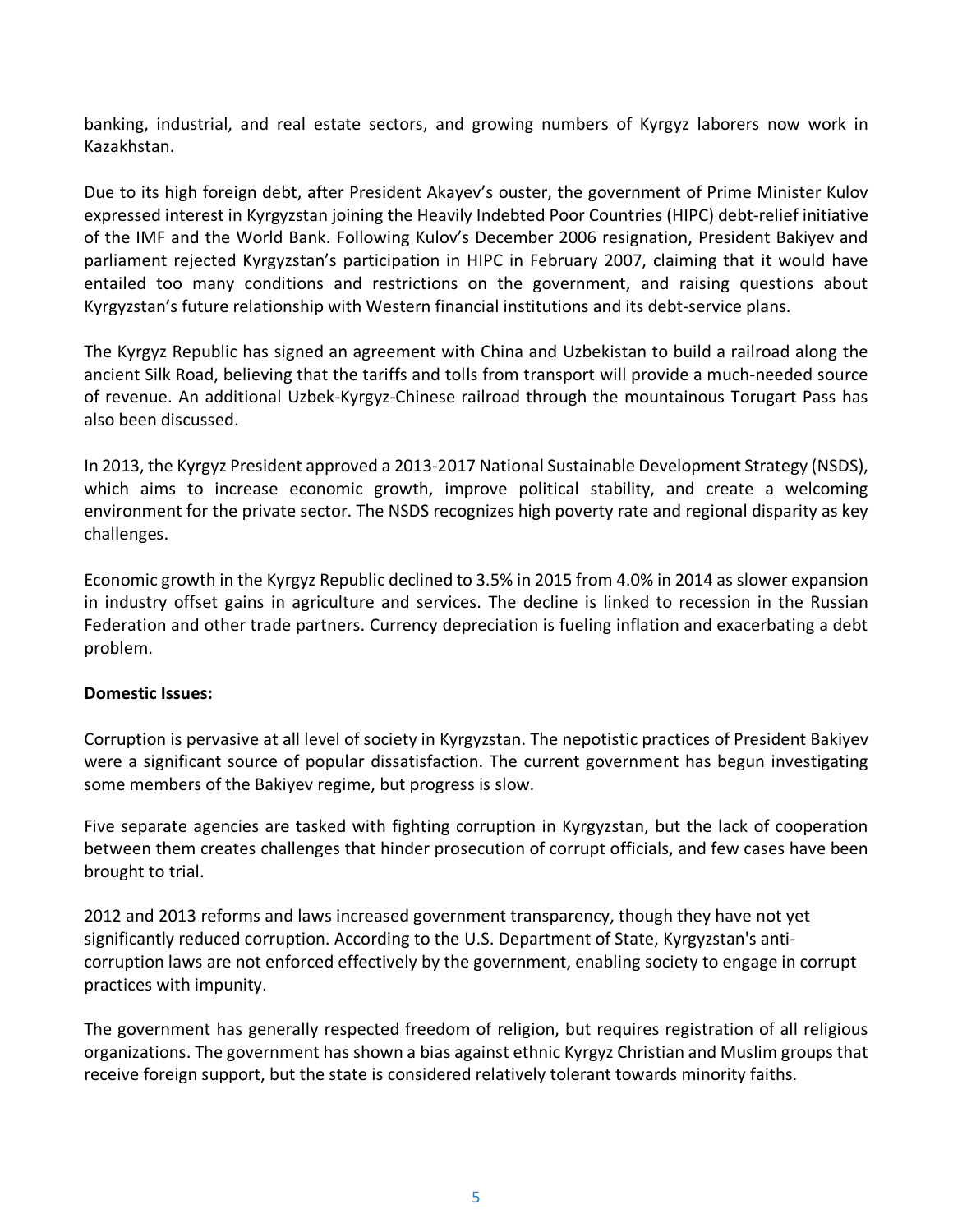A 2009 law banned private religious education and the wearing of headscarves in schools. Kyrgyzstan's authorities bans ten religious groups, including Al-Qaeda, the Taliban, the Kurdish Peoples' Congress, Hizb ut-Tahrir, Union of Islamic Jihad, and the Unification Church.

The Kyrgyz government has shown increasing concern over the influence of radical Islam on politics in the southern part of the country. The banned Hizb ut-Tahrir ("Party of Emancipation") is of particular concern as it advocates the non-violent overthrow of Central Asia's governments and the creation of an Islamic caliphate, and promotes strongly anti-American and anti-Semitic views. It persists in operating, despite official prosecution, allegedly finding Kyrgyzstan's depressed, agricultural south a fertile recruiting ground. Tahrir activists have connections to the Islamic Movement of Uzbekistan, another radical jihadist organization native to the region, and Kyrgyz security forces have launched several operations against them in recent years, at times jointly with their Uzbek counterparts. According to the State Committee on National Security, in April 2011 there were around 1,900 Hizb ut-Tahrir members in Kyrgyzstan, including 40 detainees and 23 prisoners.

Ethnic tensions with Kyrgyzstan's Uzbek minority, which makes up roughly one-seventh of the population, persist. Uzbeks continuously suffer from ethnically motivated attacks, and are denied proportional representation in the government and some political and cultural rights.

# <span id="page-5-0"></span>**Foreign Policy:**

In its foreign policy, Kyrgyzstan has tried to preserve a delicate balance between its relations with Russia and the United States.

The U.S. has been interested in helping Kyrgyzstan enhance its sovereignty, bolster development and reform measures, improve the situation with human rights, prevent the proliferation of weapons and terrorism, and combat the trafficking of narcotics and people.

Kyrgyzstan also hosts Russian Air Force units at the Kant Air Base. Russia has provided economic support, troops and equipment to Kyrgyzstan.

In February 2009, Kyrgyz President Bakiyev visited Moscow where he signed agreements on financial, economic, and energy cooperation. In response, in 2009, Russian President Dmitry Medvedev and other high ranking officials of Russia visited Kyrgyzstan on several occasions.

In May 2014, Russian President Vladimir Putin met with Kyrgyz President Atambayev to discuss deepening cooperation in the military and economic spheres, including joint Russian-Kyrgyz projects to develop natural gas fields.

The unfinished demarcation of borders with Uzbekistan, Kazakhstan, and Tajikistan remains problematic. The Kyrgyz Republic and Tajikistan have in the past each unilaterally established checkpoints and imposed customs duties at high-volume transit points on their shared border. Tensions also persist over terrorist activity perpetrated by the banned Islamic Movement of Uzbekistan (IMU), a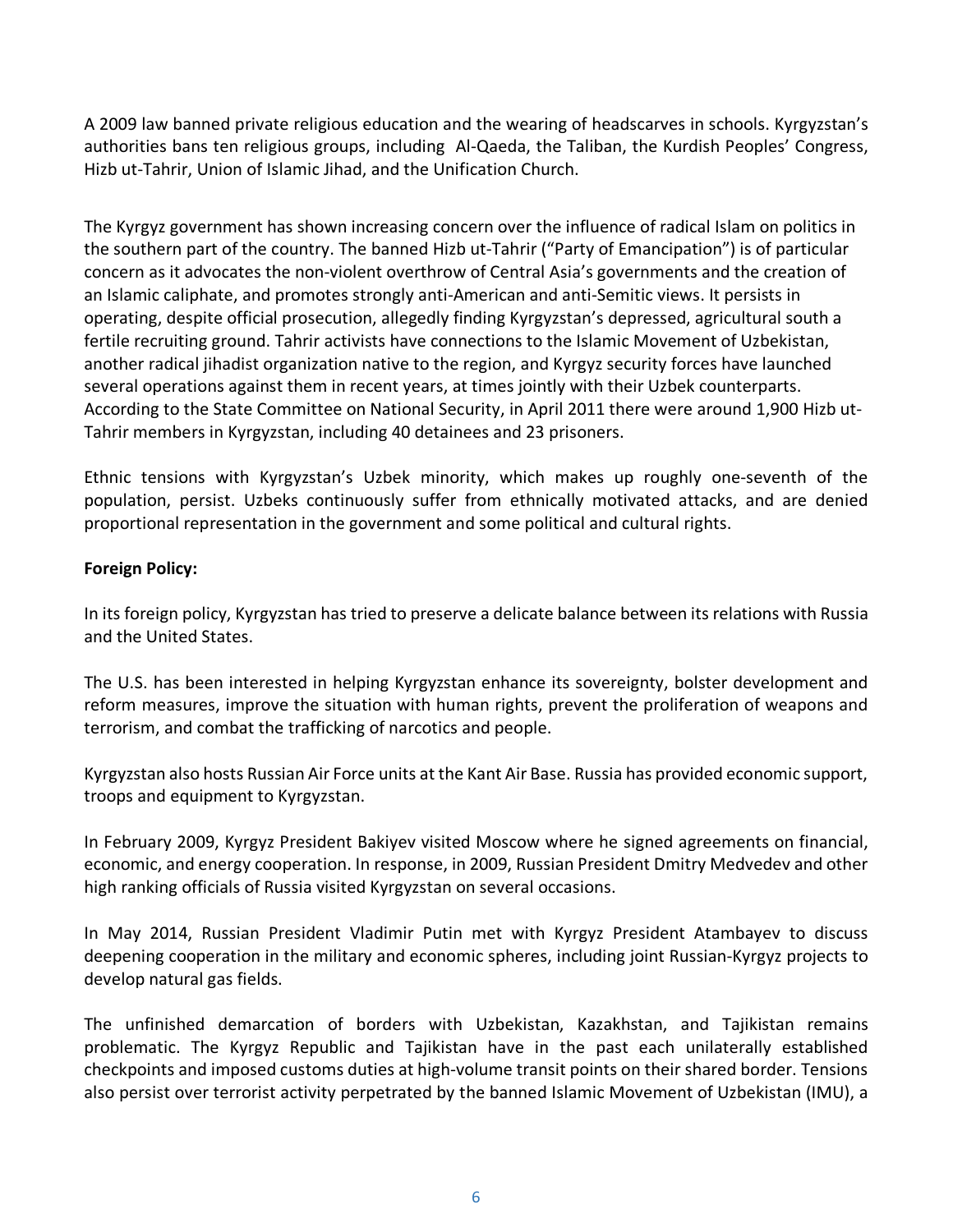radical Islamist group with ties both to the Taliban in Afghanistan and to Osama bin Laden. Uzbekistan reportedly gave military aid to the Kyrgyz Republic following IMU attacks in 1998-99, but bilateral relations were strained by Uzbekistan's use of landmines on its borders to deter terrorist incursions.

In 2006, Kyrgyz and Uzbek Special Forces reportedly cooperated in killing and capturing alleged IMU militants in southern Kyrgyzstan. The presence of a large Uzbek minority in southern Kyrgyzstan on the border with Uzbekistan, as well as Kyrgyzstan's partial dependence on Uzbek natural gas, has influenced Kyrgyz policy towards its larger and more powerful neighbor, which has criticized Kyrgyz authorities for allowing refugees and alleged Islamic militants from Uzbekistan to enter Kyrgyzstan.

The presence of several small Kyrgyz, Tajik, and Uzbek enclaves in each other's territory contributes to periodic border demarcation and border-crossing disputes among these states. Uzbek authorities closed borders with Kyrgyzstan after mass protests and political turmoil in April 2010, and due to disputes over pasture land. Kyrgyz citizens protested and blocked the main highway connecting an Uzbek with Uzbekistan. Uzbek authorities reacted by sending security forces, police and military troops to the area.

Kyrgyzstan's relationship with China is developing along both economic and security cooperation lines. As Kyrgyzstan's largest non-CIS trading partner, China has staged joint exercises with Kyrgyzstan, and large numbers of Chinese traders have settled in Kyrgyz free trade zones, which has at times alarmed local authorities.

The possible integration of Kyrgyzstan into the Eurasian Economic Union was discussed during the meeting of the Kazakhstan and Kyrgyzstan Prime Ministers in Astana in May 2014.

The Kyrgyz Republic is a member of NATO's Euro-Atlantic Partnership Council. Kyrgyzstan has also actively cooperated with Shanghai Cooperation Organization. In June 2014, Kyrgyz Prime Minister Otorbaev met with the Secretary General of SCO.

The Republic's good relations with Israel are demonstrated by Israeli programs for agricultural and banking reform in Kyrgyzstan. Israel is represented by an Ambassador in Bishkek, and the Kyrgyz Republic has an honorary consul in Israel. In 2000 Kyrgyz First Lady Mairam Akayeva visited Israel. In 2008 the Deputy Minister of Foreign Affairs of Israel Majalli Whbee visited Kyrgyzstan to discuss possible cooperation on the issues of counterterrorism, trade and agriculture.

# <span id="page-6-0"></span>**Relations with the U.S.:**

U.S. engagement with the Kyrgyz Republic revolves around security and counter-terrorism, promotion of democratic and economic reform, and anti-corruption efforts.

The United States graduated the Kyrgyz Republic from the Jackson-Vanik Amendment to the Trade Act of 1974 in June 2000.

The Peace Corps began its program in the Kyrgyz Republic in 1993.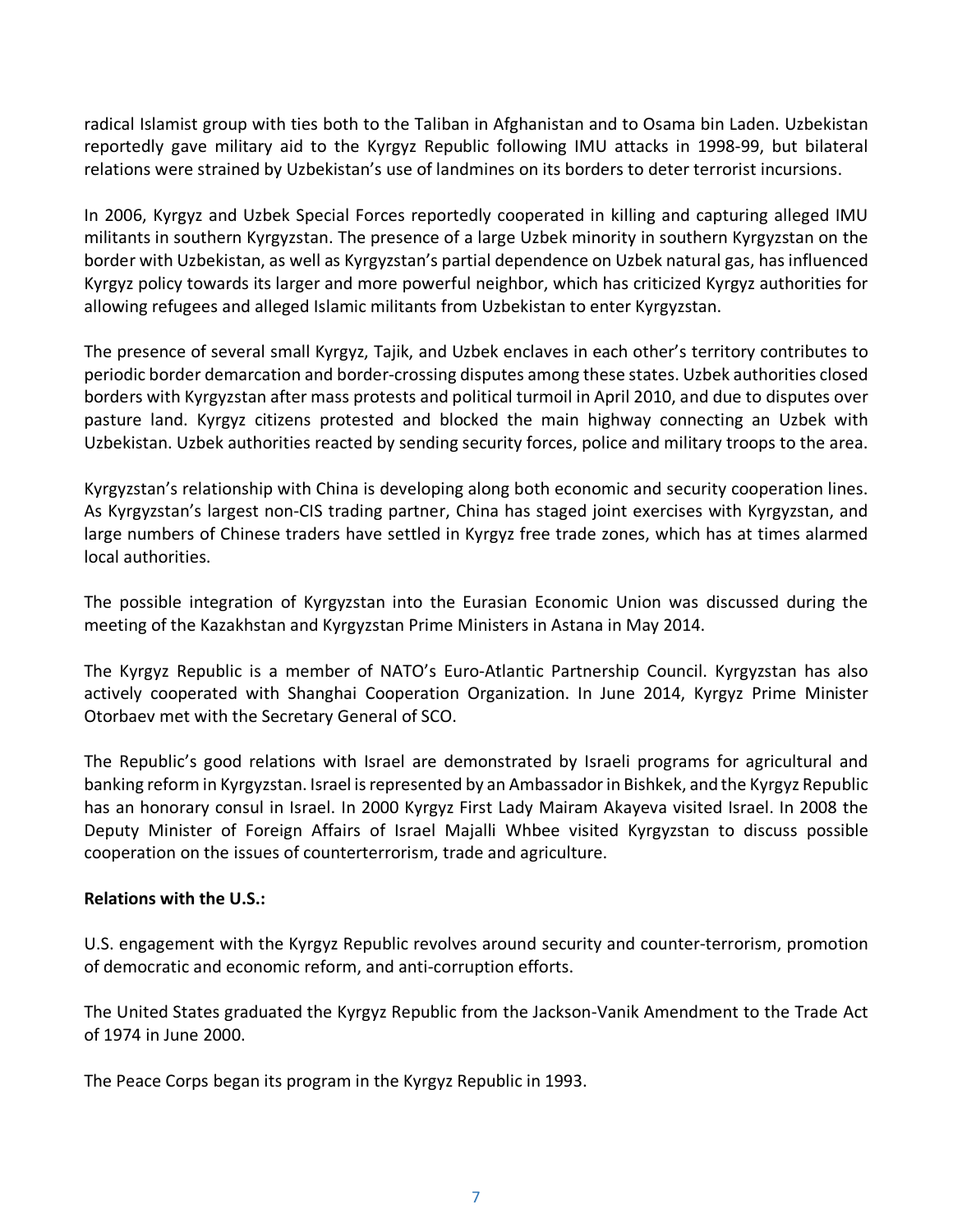The Kyrgyz Republic provides intelligence and allowed U.S. and Allied forces to use its Manas airport as a staging ground for military and humanitarian actions in Afghanistan. In response, the United States has provided significant aid to the Kyrgyz Republic. While the Kyrgyz Republic expressed opposition to the U.S.-led war in Iraq, it nonetheless provided unlimited airspace rights to coalition forces.

Bilateral relations were strained by a December 2006 incident in which a U.S. serviceman shot and killed an ethnic Russian Kyrgyz national at the base, claiming self-defense.

In June 2009, [Kyrgyzstan](http://topics.nytimes.com/top/news/international/countriesandterritories/kyrgyzstan/index.html?inline=nyt-geo) reversed a decision to close the Manas air base after the United States acceded to sharply higher rent and to minor restrictions on the site. On 3 June 2014 American troops vacated the base and it was handed back to the Kyrgyzstan military.

In 1992-2010, accumulated U.S. budget assistance to Kyrgyzstan amounted to \$1.22 billion, ranking Kyrgyzstan third in aid per capita among the FSU countries.

After an April 2010 coup in Kyrgyzstan and ethnic violence in June 2010, the U.S. provided \$90 million in urgent humanitarian and other assistance. The U.S. has allocated \$51.8 million for 2014 assistance to Kyrgyzstan.

### <span id="page-7-0"></span>**Jewish Communal Life & Anti-Semitism:**

The small Kyrgyz Jewish community, concentrated in Bishkek, is divided between indigenous Bukharan Jews and Soviet-era Ashkenazic immigrants from European Russia. Rabbi Arye Raichman is the current chief rabbi of Kyrgyzstan.

The Menorah Center in Bishkek, funded in large part by the American Jewish Joint Distribution Committee (JDC/ "Joint"), runs a small Sunday school and provides charity services such as food distribution, chiefly for the elderly. The center also contains a small library and publishes the *Ma'ayan* newspaper. An Aish HaTorah education center and a Jewish theater and dance group are located in the capital, and Maccabi organizes youth sports activities.

There is one Ashkenazi synagogue in Bishkek and several Bukharan synagogues in towns in the Ferghana Valley. The country's first Jewish kindergarten opened in 2004 with the support of the Chabad Lubavitch Ohr Avner Foundation. A Jewish elementary school is also operating.

There is no official discrimination against the Jewish community, which reports good relations with the government and with other religious groups. The director of the Menorah Center serves on the Kyrgyz religious council, a federal body. A 2004 law mandates proficiency in the Kyrgyz language for high government positions that may prevent members of some ethnic groups – including Jews – from attaining such positions.

An anti-Semitic article appeared in the "Pyramid Plus" newspaper in February 2006, charging that Jews secretly rule Kyrgyzstan through puppets such as President Bakiyev. After the country's Jewish community board replied in a public letter, which was also submitted to the authorities, the paper's